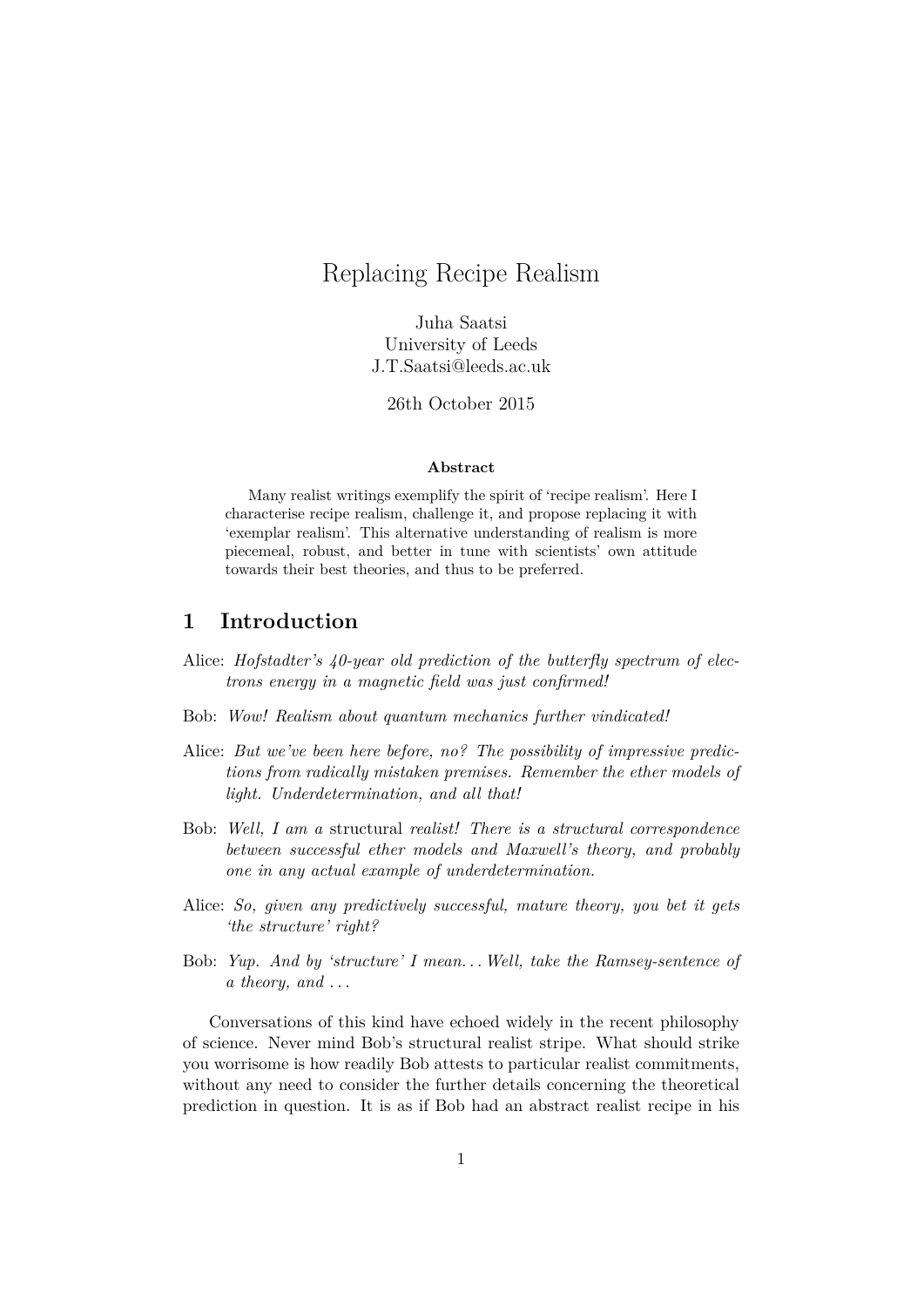sleeve, capable of distilling the trustworthy aspects of a theory, applicable to *any* good, predictively successful mature theory.

Bob is a *recipe realist*. Many contemporary realists are like Bob: they readily declare their epistemological commitments in the abstract, recipe like, regarding all/most/many theories in mature science, on the basis of few detailed exemplars that are meant to motivate and illustrate their favourite recipe. But even the most closely studies exemplars are open to a wide range of interpretation; consequently there are almost as many recipes as there are recipe realists. Understandably there are quarrels over the best recipe, but recipe realists—unified in their spirit—vehemently oppose anti-realists who claim that recipe realism should be given up altogether, in favour of empiricism or instrumentalism.

I have no truck with the anti-realist side of the debate, but I think recipe realism is deeply flawed. It is flawed in its spirit, not just in the letter of this or that particular recipe. In this paper I aim to characterise recipe realism, challenge it, and propose replacing it with (what I here call) *exemplar realism*. This alternative understanding of realism is more piecemeal, robust, and better in tune with scientists' own attitude towards their best theories, and thus to be preferred.<sup>1</sup>

## **2 Debates about recipe realism**

There is a battery of familiar challenges to scientific realism regarding wellconfirmed theories that are thoroughly accepted by scientists. Some turn on evidence from the history of science against the realist notion that we can have good scientific evidence for the 'approximate' or 'partial' truth of our current best theories (or something like that). This challenge effectively arises out of inconsistency between past and current science. Other (perhaps less familiar) challenges arise out of other inconsistencies in science: internally inconsistent models, for example, or the indispensable use idealisations that are radically at odds with our background beliefs.

Realist responses to these challenges are equally familiar. According to these responses the inconsistencies above are compatible with the kind of continuity or correspondence that a suitably modest realism requires. The intended sense of continuity or correspondence is signalled by the familiar realist monikers (such as 'structural realism' or 'entity realism'). Specifying the precise sense of continuity or correspondence is tricky, and there is much divergence in the details of different realist responses. For example, the sense of structural continuity associated with dispositional semi-realism is quite different from that of Ramsey-sentence structuralism. But while the various

<sup>&</sup>lt;sup>1</sup>This 'big picture' paper can merely sketch this alternative vision of realism, leaving many of the details to be developed elsewhere. See Saatsi (forthcoming a, b) for related discussion.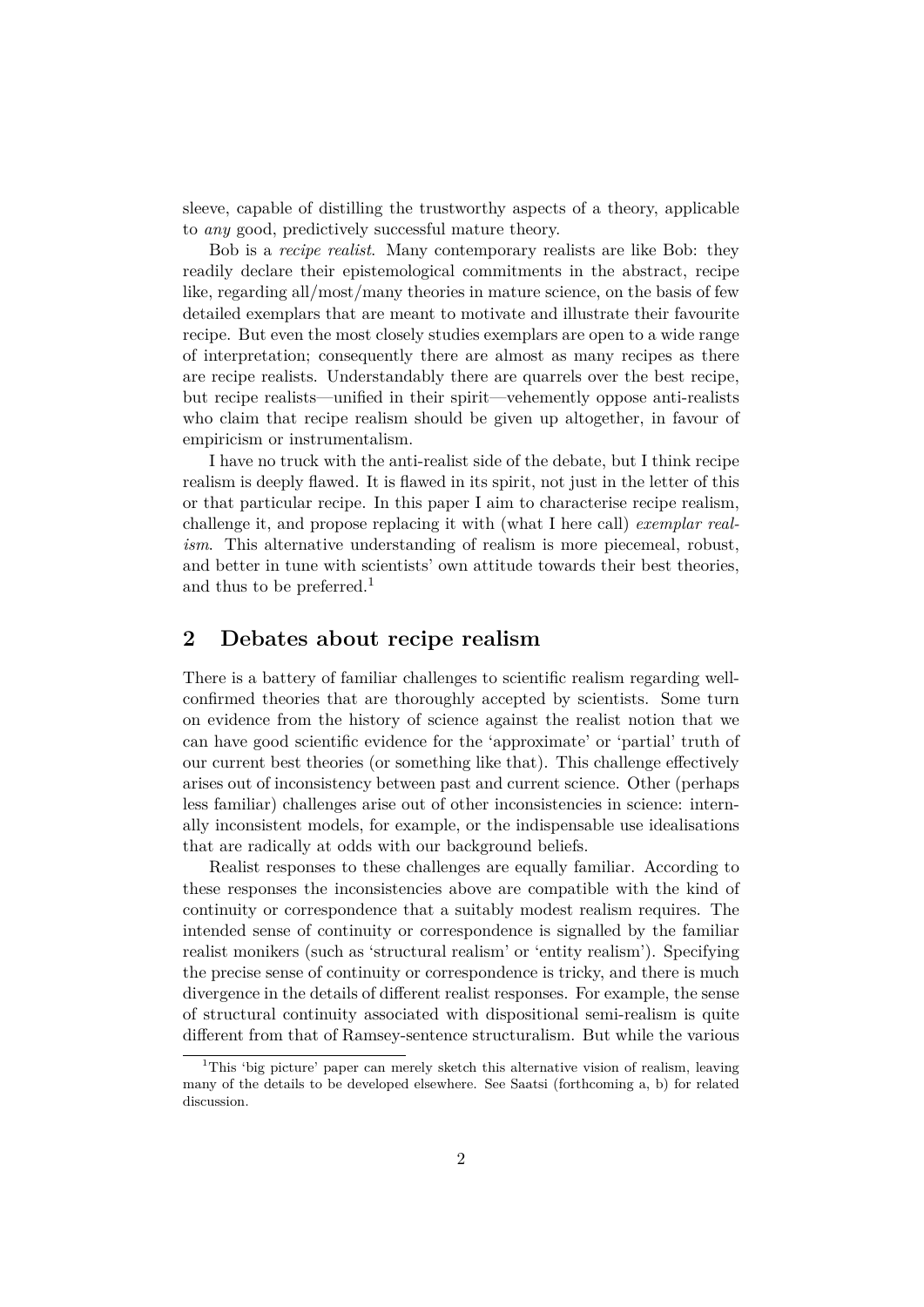realist responses are multifarious in their letter, they are broadly unified in their spirit: by and large, realists have aimed to provide a recipe for characterising the truth-content of our current theories (or, more broadly, characterising a uniform sense in which well-confirmed theories 'latch onto' unobservable reality).

There is much debate within the realist camp regarding, say, the most appropriate formal framework for characterising realist commitments. There are broad-ranging debates about how to best understand the notion of 'structure', for example, and how it differs from the 'nature' of unobservable entities (if at all). But these debates regarding the letter of the realist response should not hide the considerable underlying unity in the spirit of the overall realist endeavour: realists by and large agree that it is meaningful and worthwhile to aim to delineate our epistemic commitments in the abstract, largely independently of case-specific details, resulting in a recipe (or two) projectable both to future science and well beyond the selected case-studies that arguably fit the recipe.

The spirit of recipe realism is prevalent in the realism debate, on both sides of the debate. It shows in the way the realists and anti-realists alike go looking for cases from the history of science to test (or 'falsify') particular realist recipes, for example. For instance, Stanford (2003) argues in this way against Worrall's structural realism on the basis of a problematic case from the history of biology: arguably the mathematical structure expressed by Galton's Ancestral Law of his "stirp" theory of inheritance—the driver of the theory's predictive success—is not preserved in contemporary genetics. Theories of inheritance bear little resemblance to the cases (from physics) that have motivated structural realism in the first place, but Stanford's dialectic makes perfect sense if we construe structural realism as purportedly offering a general recipe that applies across the sciences. And to be fair—Worrall's (1989) discussion of structural realism is fully general in its tone, despite primarily drawing motivation from 'revolutionary' theory shifts in physics. In Worrall's words, structural realism aims to 'to give the [anti-realist] argument from scientific revolutions its full weight and yet still adopt some sort of realist attitude towards presently accepted theories in physics and *elsewhere*.' (p. 99, my emphasis) Similarly, later structural realists have presented their epistemic credo ('all the we know is structure') in very general terms (see e.g. French, 2014; Ladyman et al. 2007). Structural realists have advocated recipe realism, and amongst these realists the debate has mostly revolved around the letter of the best structuralist recipe. Is the recipe that delineates the structuralist's epistemic commitments in the abstract best expressed in terms of a theory's Ramsey-sentence? In terms of partial structures? In modal terms? Anti-realists like Stanford, on the other hand, who have grown skeptical of the whole recipe realist endeavour, see the 'falsification' of this or that realist recipe as a motivation for abandoning realism altogether in favour of neo-instrumentalism, say. For if it looks like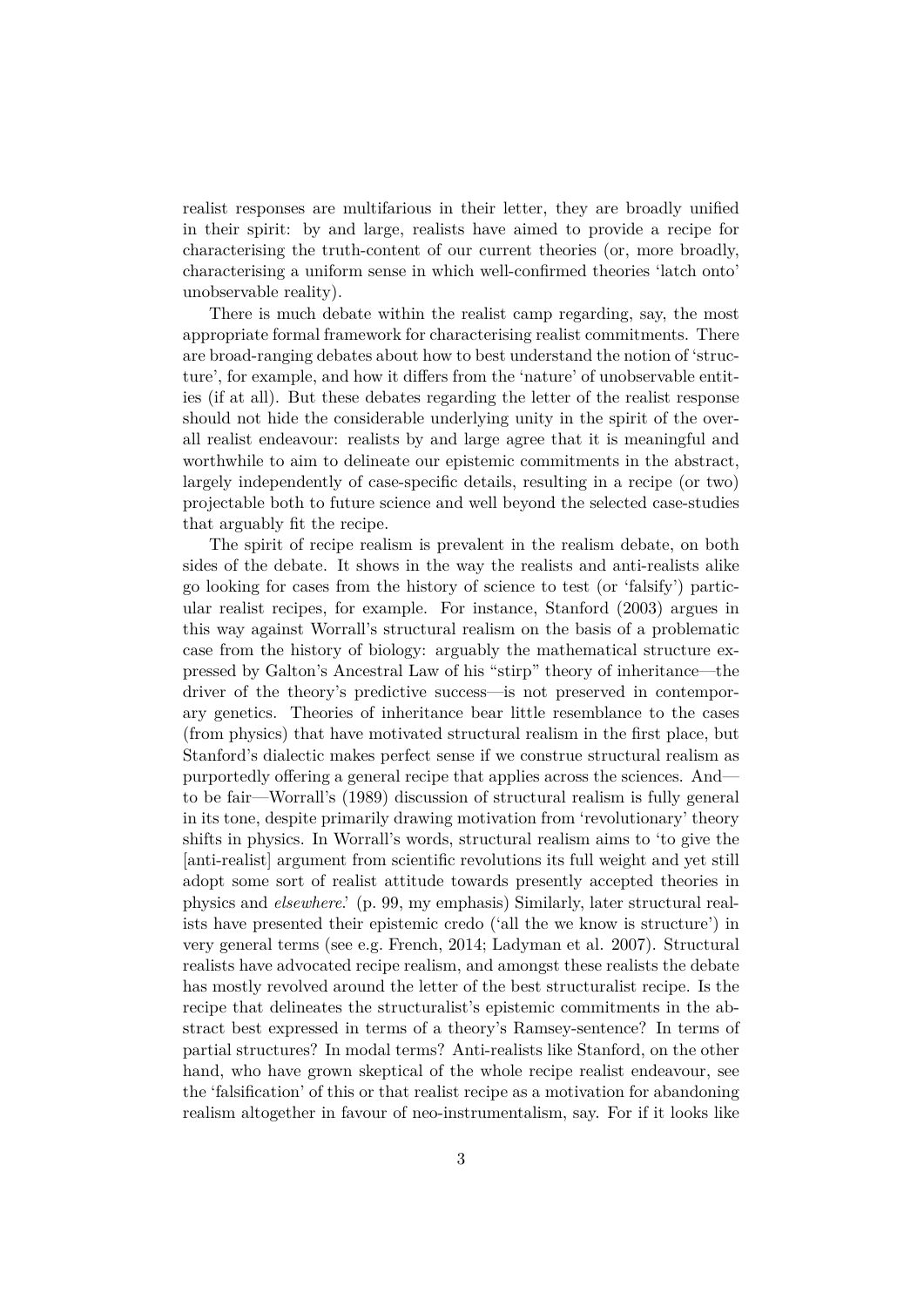there are 'counterexamples' to be found to any realist-recipe, what becomes of the hope to find a recipe worthy of realist commitment?

Some of the most recent realist writings also exemplify the spirit of recipe realism.<sup>2</sup> Consider first Vickers (2013) who is concerned with particular derivations of successful predictions. What epistemic attitude should we adopt towards derivations of successful predictions, given that the history of science shows (in various ways) how successful predictions can be derived from clearly mistaken premises? In response to this question Vickers proposes 'a new "recipe" for the prospective identification of (at least some) working/idle posits' (p. 189). After some twists and turns Vickers ultimately arrives at a modest conclusion that nevertheless expresses the spirit of recipe realism: 'Even if the "working posits" of contemporary science cannot be prospectively identified, it remains possible that we might develop a recipe for identifying certain idle posits.' (p. 209)

Or consider Peters (2014) who is concerned not with particular derivations of successful predictions, but with the predictive success of a given (unifying) theory. Peters first sensibly distances his realist brief from the kinds of recipes (like structural realism) that 'regard a particular type of theoretical element [such as 'mathematical structure'] as having a special explanatory role' for the realist.<sup>3</sup> But then, in offering his own 'unification account', Peters still ambitiously aims to provide a general, prospectively applicable recipe—Peters calls it 'algorithm'—for identifying the elements of successful scientific theories that we can selectively be realists about. Roughly speaking, the recipe that Peters has in mind with his 'empirically successful subtheory account' turns on the idea that empirical success appropriately understood requires a certain kind of unification that 'does not justify regarding entire theories as confirmed but rather provides a [recipe] for picking out the confirmed elements within theories' (p. 390).

Stepping back from these examples of recipe realism, we can characterise the overall realist endeavour exemplified therein as aiming to pin down a perspective on science that is sweeping and monolithic in its realist outlook. The aim is to capture theories' epistemic commitments across a wide range of disciplines and different areas of scientific theorising in unified terms, offering

<sup>2</sup>Since the details of the positions reported here do not matter for my argument I will leave them aside.

<sup>3</sup>To this extent Peters's comments are a very much in line with my criticism of recipe realism below (§3).

The first major objection to special accounts is that they are motivated by particular cases or types of cases that are not necessarily representative. We might concede that the mathematical structural realist and the phenomenological realist have successfully identified those theoretical elements that are intuitively essential to the Fresnel wave theory of light and the London model of superconductivity, respectively. And yet we can, and should, deny that similar analyses can be applied more generally. (p. 382)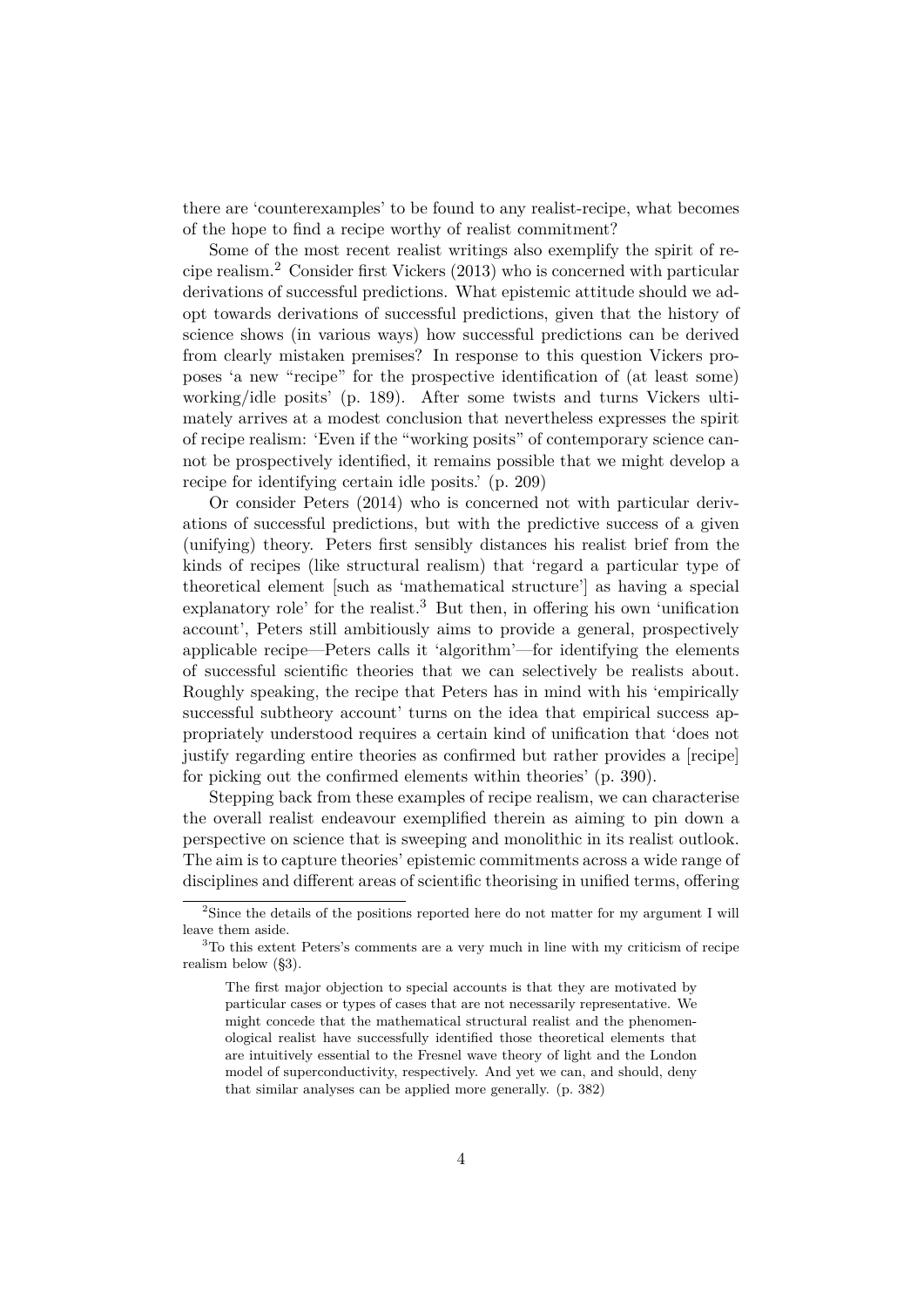recipes or algorithms that are first motivated by particular considerations and case-studies, and then optimistically projected well beyond those to the rest of science. Those who prefer a recipe of a different flavour can challenge those projections on the basis of this or that case that does not seem to fit the recipe on offer. Anti-realists go further in taking the seeming proliferation of increasingly weaker realist recipes to signal the need to give up on realism altogether in favour of instrumentalism (e.g. Stanford 2003).

Before I go on to challenge the spirit of recipe realism it is worth pausing to note that the prevalence of this spirit in the realism debate is far from surprising in the light of the debate's intellectual history. There is a long tradition to framing scientific realism in very global terms, as a philosophical theory about 'mature science'. As Putnam (1979) had it, for example, paraphrasing Boyd (1973), realism is a broad empirical hypothesis according to which 'terms in a mature science typically refer', and 'the laws of a theory belonging to a mature science are typically approximately true'. (p. 290) Over the 1980s and 90s, largely in reaction to Laudan's historical attack of realism, there has been gradual weakening of the sense of 'approximation' at stake. But realists have by and large maintained their global aspirations and the idea that realism is an explanatory theory about 'mature science'.

# **3 Challenging recipe realism**

I hold a broadly realist outlook on science, but I also agree with those who deem the debates on recipe realist stale and degenerative. Instead of engaging those debates we can challenge the spirit of recipe realism altogether, making room for a realist endeavour of a different sort. Here are some reasons for doing this.

**Diversity of science.** In the face of the impressive diversity of science it is hard to think of a prima facie reason to expect that one or two realist recipes could fit all (or even most) of predictively successful mature science. Scientific theorising on the whole is rather inhomogeneous in its key aspects vis-à-vis the realism issue. Have a look at the kinds of explanations that are accepted in different areas of science, from particle cosmology to molecular biology, from systems biology to geology, and so on. Have a look at the kinds of theoretical reasoning that are successfully employed in connection with different research traditions, from gauge theories in fundamental physics to immunology, from climate science to evolutionary biology. Even within a single discipline one can find radically different modes of explanation and theoretical reasoning in play. Why think that we are apt to latch onto reality in the same way throughout the sciences, or even within a single discipline? Quite plausibly, some areas of science are more likely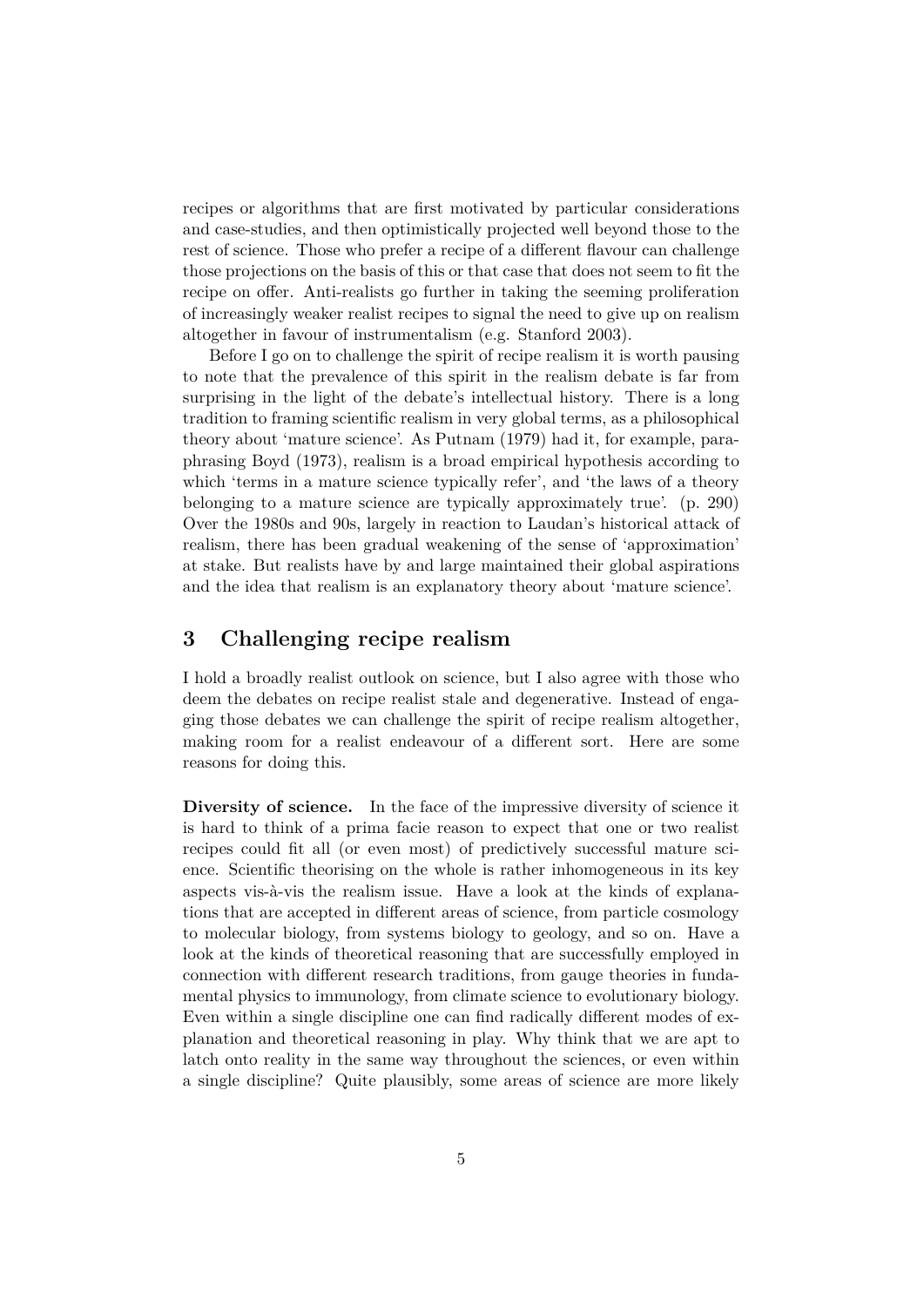to exhibit underdetermination than others.<sup>4</sup> Some subject matters are very far removed from everyday reality (e.g. quantum fields), while others are relative close to it despite being about thoroughly unobservable entities and processes (e.g. causal-mechanistic systems in microbiology). In the face of all the diversity, why think that one (or even a handful) of recipes uniformly and fairly captures—across the board—the way in which theories' empirical success is correlated with the way they latch onto reality?

Recipe realists are prone to abstracting away from real-life differences in science—in how explanatory and other kinds of theoretical virtues are judged, for example—in motivating their recipes. At a high enough level of abstraction all scientific theorising looks homogeneous, as when abstractly described as simply relying on the method of 'inference to the best explanation', the reliability of which has then become a central bone of contention. The realist idea that we can thus argue for wholesale realism, as an abductively justifiable theory about all of mature science, was a bad one. In the light of the various criticisms of global justification of inference to the best explanation through the No-Miracles Argument, there is no reason to think that the intuition underlying the argument, motivating a broad realist outlook on science, would thus undergird recipe realism. (See in particular Saatsi (forthcoming a) and Frost-Arnold, 2010.)

**Varieties of realist explanations.** One need not advocate recipe realism in order respect the intuition that the overall empirical success of science is (by and large) due to—and hence in some sense explained by—our theories latching better and better onto reality. This is because this intuition is respected even better with *pluralism* about the different ways in which a theory can be at the same time radically mistaken in some of its assumptions, yet empirically successful by virtue of suitably 'latching onto reality'. The various illustrations of different realist recipes function as exemplars of this, of course, showing how empirical success can be due to getting 'structure' right, getting right some of a system's less-specific features, getting right the fundamental causal contributors, and so on. Instead of thinking that different recipe proposals are in competition for the 'one true recipe', think of them as exploring this possibility space. Each recipe may fit a limited number of specific cases, furnishing realist explanations of empirical success (with respect to specific instances of predictive success, say) to the tune of the 'no-miracles' intuition. But all that of course provides no reason to think that those recipes should be projected across the board, and that the other possibilities are not realized somewhere else in science.

<sup>&</sup>lt;sup>4</sup>See e.g. Smeenk (2013) and Butterfield (2012) on underdetermination in cosmology, and Belot (2014) on underdetermination in geology.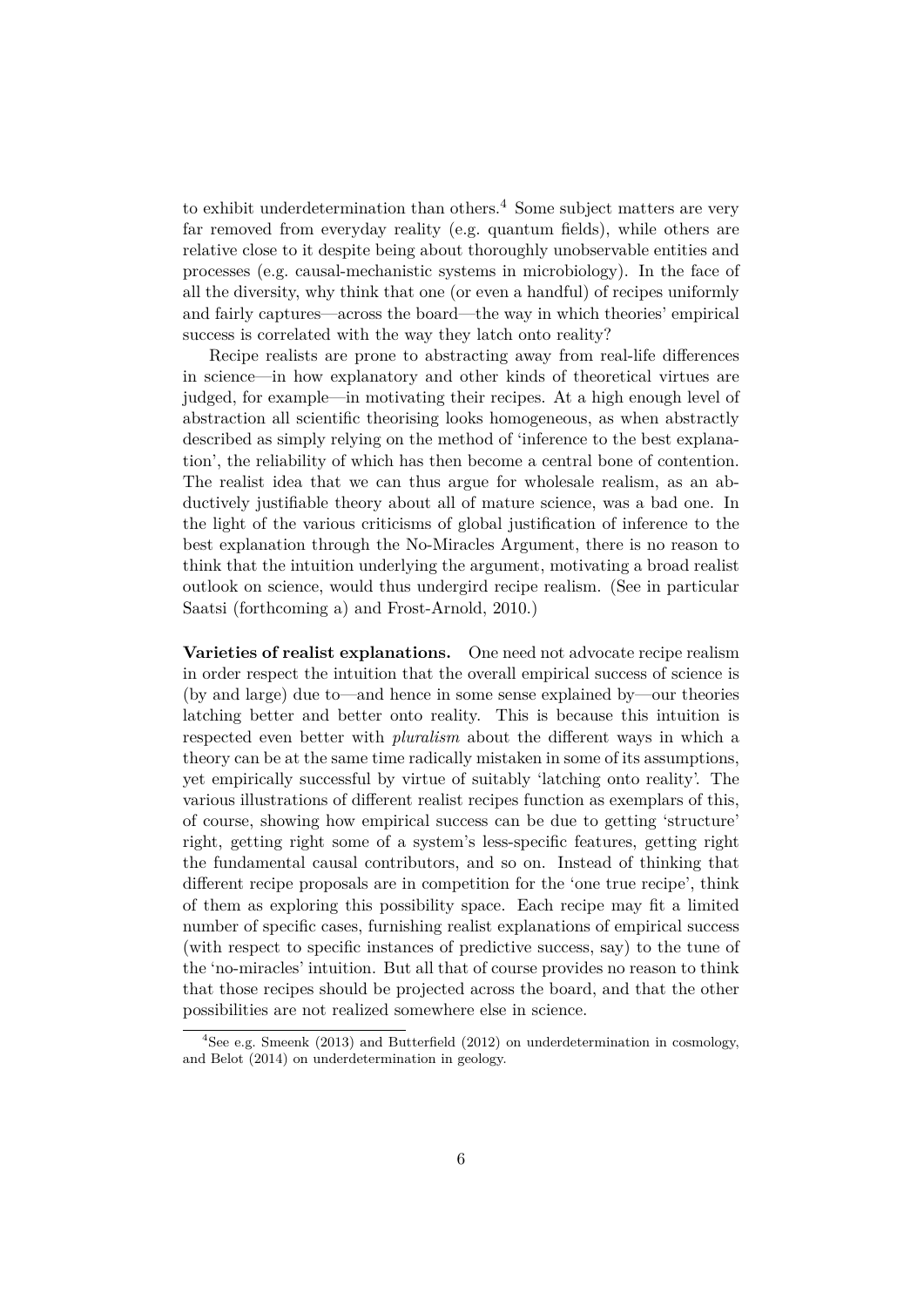**Contentless recipes.** In effort to accommodate a variety of cases a recipe realist can describe her recipe in increasingly abstract and general terms. But the more abstract and generic a recipe becomes, the less work it can do for the realist in providing a clear sense of how we are meant to regard our theories latching onto reality. Stanford (2003) rightly complains that all realist attempts to pin down a general recipe seem to have resulted in a characterisation of epistemic commitments so vague and ill-defined as to deflate the realists claim to be able to trust in our current theories in the sense given by the recipe. For Stanford this challenge is (part of) his 'trust argument': in presenting a recipe for stating their epistemic commitment in a way that is compatible with various different kinds of theory-shifts in the history of science the realist is forced to 'defend realist inferential entitlements that are so weak as to capitulate to the realist's opponent on the question of whether we can safely trust the accounts of nature given by current or future successful scientific theories' (2003, p. 572).

There are indeed serious difficulties for the realist to pin down precise 'content' of their recipe (to spell out what 'structure', for example, amounts to).<sup>5</sup> It is difficult, first of all, to come up with a well-motivated general recipe in the abstract, without concrete exemplars. Consider the different attempts to characterise structural content in terms of Ramsey-sentences or the 'semantic view' of theories, for example, in a way that is detached from actual scientific cases. (See e.g. Cruse and Papineau, 2002; Ladyman, 1998.) It is entirely unclear why these recipes should in general be at all good for discerning something that will be carried over in various theory changes, something that furthermore genuinely accounts for the past theories' empirical success. (See Saatsi, 2012.) Often recipes are not just defended in the abstract, but along with illustrative exemplars that motivate the recipe and give some concrete content to it (e.g. Worrall (1989) on Fresnel's ether theory, and Ladyman (2011) on phlogiston). The problem with this use of exemplars, however, is that different exemplars pull in different directions, ultimately watering down the recipe's content. If by 'structure' we mean whatever is common to the Fresnel case, and the phlogiston case, and all the other cases that recipe realist imperialistically wishes to accommodate, then structure as the 'common denominator' threatens to become so vague (or disjunctive) that the recipe fails to pin down realist commitments in the way it is purportedly meant to do. All in all, recipe realism can at best be bought for the price of an unacceptable degree of ambiguity in realist commitments.

If one thinks that scientific realism *must* be recipe realism, then so much worse for scientific realism. This is what Stanford's  $(2003)$  'trust argu-

<sup>&</sup>lt;sup>5</sup>An optimist may say that this only shows that the recipe is complex and difficult to figure out. I think it is more realistic to regard the whole programme of recipe realism as a degenerating one.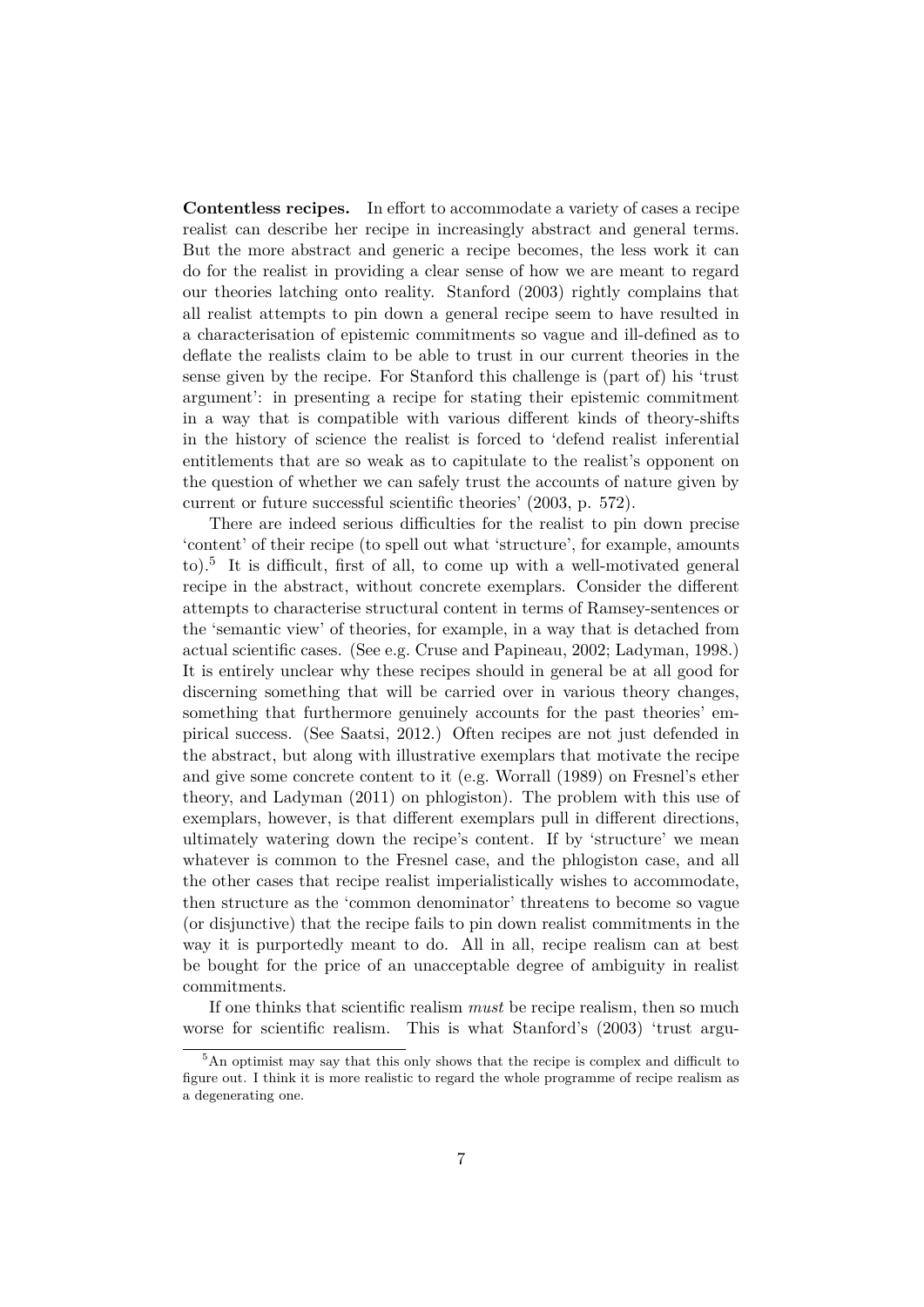ment' concludes, having first demanded that realists absolutely should offer a recipe that could be reliably applied 'prospectively—in advance of future developments—to identify the idle features or components of scientific theories.' (p. 915) Stanford argues that we if cannot invent and defend a recipe that allows us to clearly identify trust-worthy aspects of our current theories, then instrumentalism is in the offing. As I will next explain, this is not so; realism without recipes is still realism enough.<sup>6</sup>

#### **4 Realism through exemplars**

Recipe realists are right in leaning heavily on exemplars in explicating their realist commitments, but they go wrong in trying to generate a general recipe that captures the gist of those exemplars. In order to bring out the contrast between my realist inclinations and recipe realism it is worth reflecting further on the notion of 'realism' itself.

Realism is often construed as a naturalistic philosophical (and sometimes quasi-scientific) *theory*. As a theory about science, realism is broadly speaking explanatory vis-à-vis the empirical success of science, for example, and it is also broadly speaking predictive, by virtue of offering a prospectively applicable algorithm for discerning belief-worthy parts or aspects of our current science. As a unified theory about science it is meant to be testable by data from the historical record and our best understanding of science. (Hence the fairly common talk of counterexamples that 'falsify' realism.)

That is how recipe realists construe 'realism'. I prefer to think of realism as the adoption of a certain positive *attitude towards* science (as opposed to acceptance of a realist *theory about* science).<sup>7</sup> One's belief in realism, then, amounts to believing the general appropriateness of this attitude.<sup>8</sup> The realist attitude is not a theory or recipe, but rather an adherence to the No Miracles intuition according to which the impressive empirical success of science is by and large down to theories latching onto reality in ways that make them empirically successful. The idea that this is a reasonable attitude towards science says nothing in and of itself about where exactly we should place our trust in science; it says nothing about exactly what there is in the world; and so on. But by maintaining this attitude, and acting accordingly in trying to figure out how old theories are related to newer ones, how idealisations work, and so on, one is operating in a realist spirit by virtue of adhering to the quintessentially realist notion that overall

 ${}^{6}$ See also Saatsi (forthcoming a) for further discussion of Stanford's argument in the broader context of 'pessimistic inductions' against realism.

<sup>&</sup>lt;sup>7</sup>My distinction between theory and attitude may have connotations of van Fraassen's (2002) distinction between factual beliefs and epistemic stances. Examining the relationship between these distinctions calls for further work.

<sup>8</sup>The statement 'realism is correct' is a claim not about directly about science; it is meta-level claim about the realist attitude, which itself concerns science.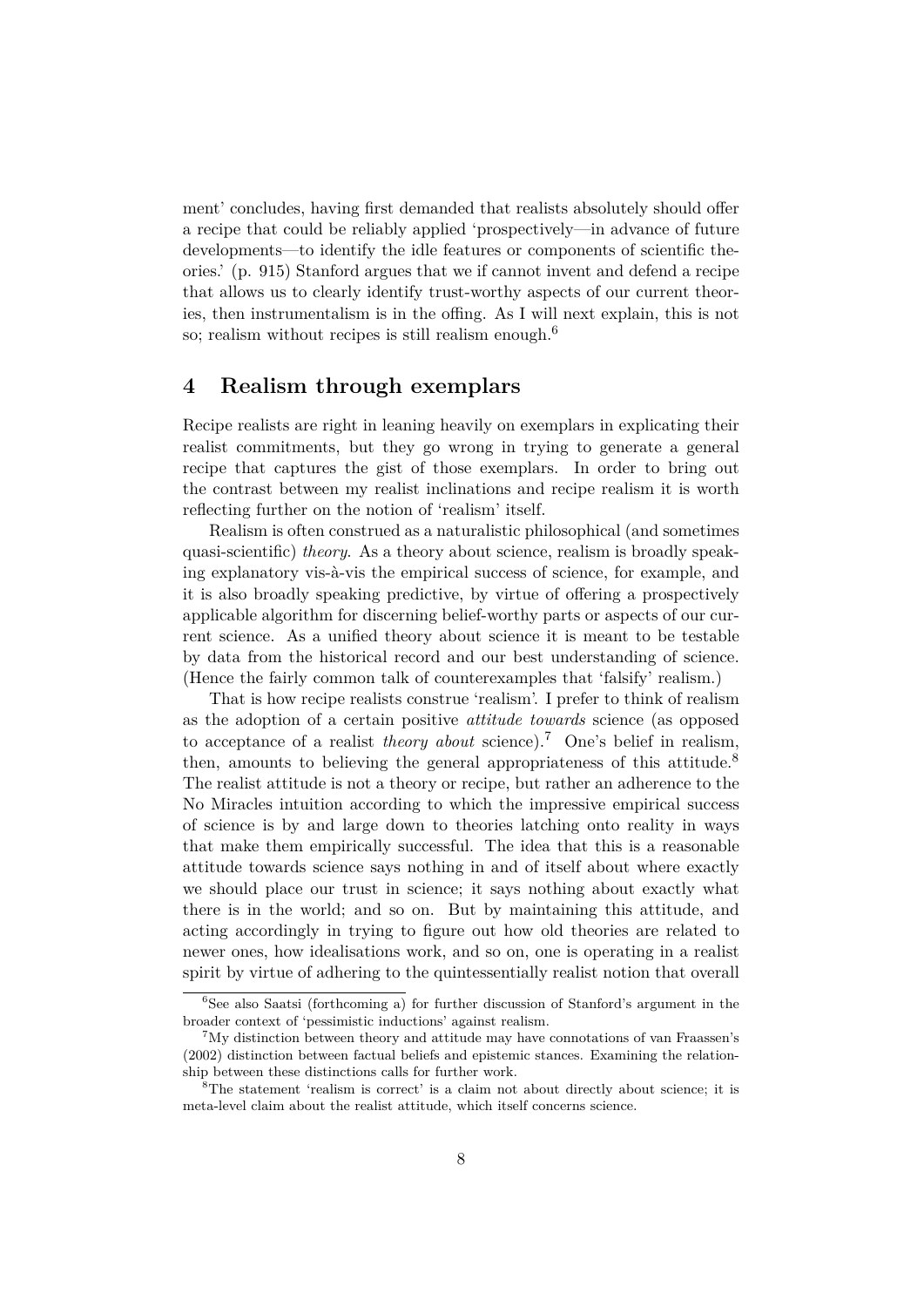empirical success (and in particular predictive success) of science is a matter of science progressively latching better and better onto unobservable reality.

As a global attitude towards science, scientific realism thus construed has little epistemic content in and of itself. A realist gains her epistemic commitments when she applies her realist attitude locally, in a piecemeal way, to particular theories in particular disciplines and domains of science. Only these further steps will allow her to say something epistemologically committing about the various ways in which we can expect specific theories to latch onto reality. This is where the exemplars come in. They provide cognitive content to claims of the following sort: in a domain of science like *this*, with theories or models like *that*, empirical success in *this* sense, is (probably) accountable in *those* terms (even if these theories or models are radically mistaken 'on the whole'). In order to fill in the underscored placeholders above a realist can consult the (scientific) experts for the fullness of relevant detail, instead of pretending to be able to figure out the answer from the philosophical armchair. She might focus on the shift from ether theories to Maxwell, for example, and on the successful derivation of Fresnel's equations more specifically, and fill in the blanks by drawing on our best overall historico-scientific understanding of what made Fresnel's derivations tick. This exemplar, and many others, can concern historical theory-shifts; others can concern idealised, or internally inconsistent models, for example. The more exemplars she explores, the better grasp she gets of the epistemic commitments that her realist attitude ensues.

By way of analogy, consider our commitment to try to account for biological phenomena from an evolutionary perspective. This commitment, as captured by Theodosius Dobzhansky's famous phrase 'Nothing in biology makes sense except in the light of evolution', expresses an attitude towards our overall understanding of the living world, not a theory about it. Even if one did not have any first-order evidence positively supporting the appropriateness of this attitude, one could take it as a starting point, and defend it in a piecemeal way against anti-evolutionary attacks. The defence varies in detail from case to case: from the accusation that the evolutionary perspective is incompatible with the complexity of flagella, to the claim that it is incompatible with our consciousness, and so on.

Notwithstanding the obvious weaknesses of this analogy, we can similarly start by adopting a broad realist attitude towards science: the impressive success of science, overall, does not make sense except in the light of the idea that science is latching better and better onto unobservable reality. We can then go about defending this attitude against anti-realist attacks. Again, the details of the realist defence will vary from case to case: from the claim that the realist perspective is incompatible with the success of Newtonian physics, to the claim that it is incompatible with the success of Fresnel's physics, to the charge that it is in tension with our most fundamental theories being mutually incompatible, and so on. Different instances of the realist defence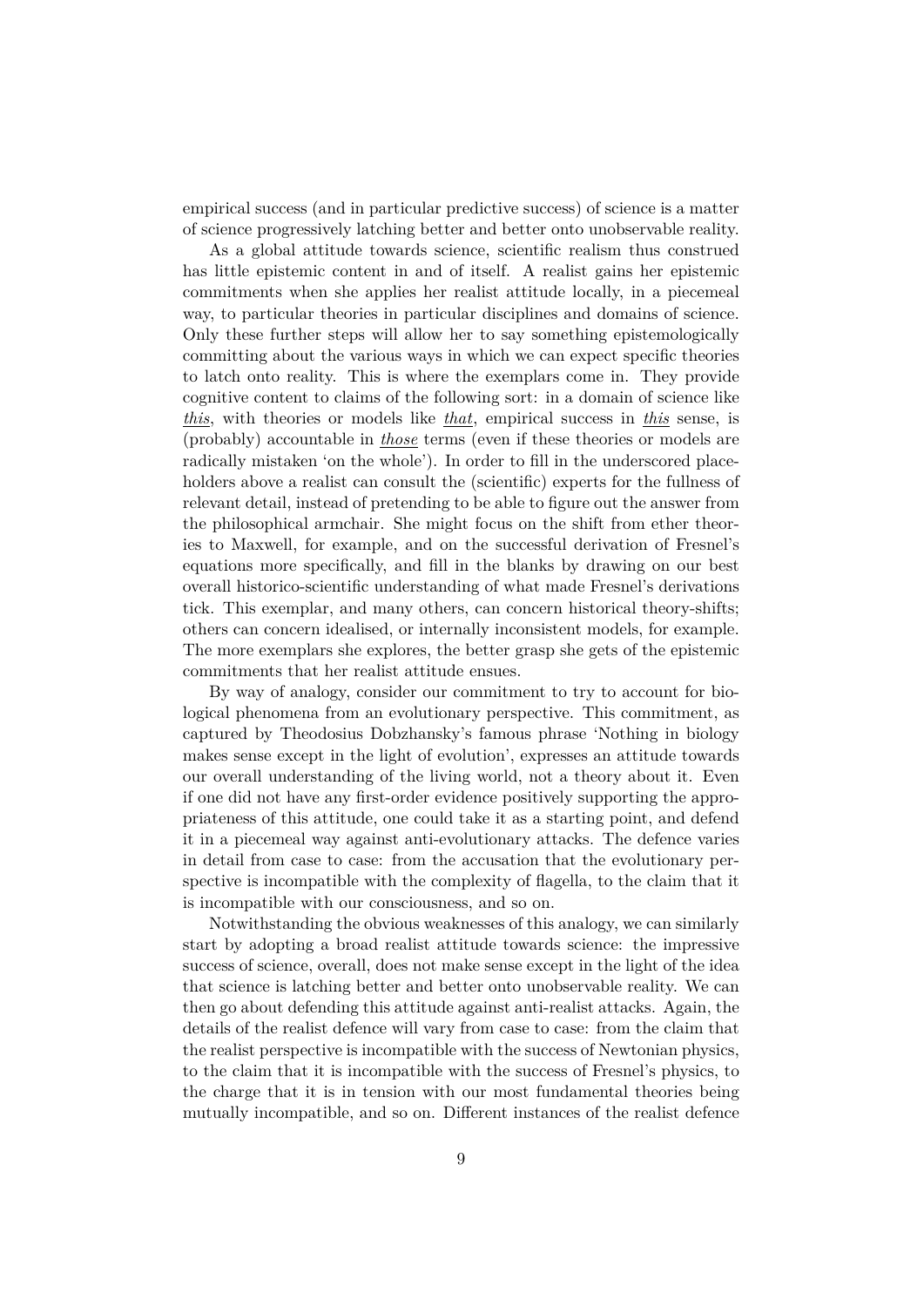can rely on different senses of 'latching onto reality', and the case-dependent details function as exemplars that help us think about other cases that are relevantly similar to these exemplars.

Let me sum up this brief sketch of exemplar-based realism as follows. In his state-of-the-art review of scientific realism, Chakravartty (2011) begins by summarising scientific realism as 'a positive epistemic attitude towards the content of our best theories and models, *recommending belief in both observable and unobservable aspects of the world described by the sciences*.' (My emphasis.) In my view Chakravartty is exactly right in characterising realism as 'a positive epistemic attitude', but realism need not make any kind of blanket recommendation regarding what our theories say about the unobservable aspects of world. Instead of this, the positive attitude of exemplar realism recommends only adherence to the idea that by and large theories achieve their empirical success *by virtue of* getting something right about the unobservable world. Specific exemplars then give cognitive content to what this 'by virtue of' relation stands for, varying from case to case, with limited projectability to cases relevantly similar to those exemplars.

### **5 Challenges to exemplar realism?**

Realism as a global meta-level attitude does not come with a prospectively applicable recipe for delineating realist commitments. The only forwardlooking aspect of realism is associated with the exemplars: an exemplar realist account of the empirical success of an ether model of light, for example, will provide an understanding of how models of *that* kind can be predictively successful in *those* ways (even if the model harbours mistaken assumptions). As is always the case with exemplars, their application is based on (fallible) judgements of relevant similarity. This is a relatively 'local' matter. An exemplar from optics is unlikely to be of any use with respect to geology, say, and a realist account of the empirical success of Newtonian gravity, for example, only relates to theorising that is suitably similar to this exemplar, viz. gravity and dynamics in fundamental physics.

This piecemeal spirit of exemplar realism goes against the commonly held idea that realism requires the provision of a prospectively applicable abstract recipe for capturing realist commitments for any given theory. Anti-realists present this as a challenge: if realism does not provide a prospectively applicable recipe, then how do we know what parts or aspects of our current science we can *trust*? (See Stanford, 2003.) In response I maintain that the idea of a prospectively applicable realist recipe is an empty hope. It is a manifestation of philosophical arrogance to think that as a realist philosopher one commits oneself to providing a global recipe—largely independently of the science steeped in relevant details—for revealing what aspects of theory-world correspondence makes any given theory in mature science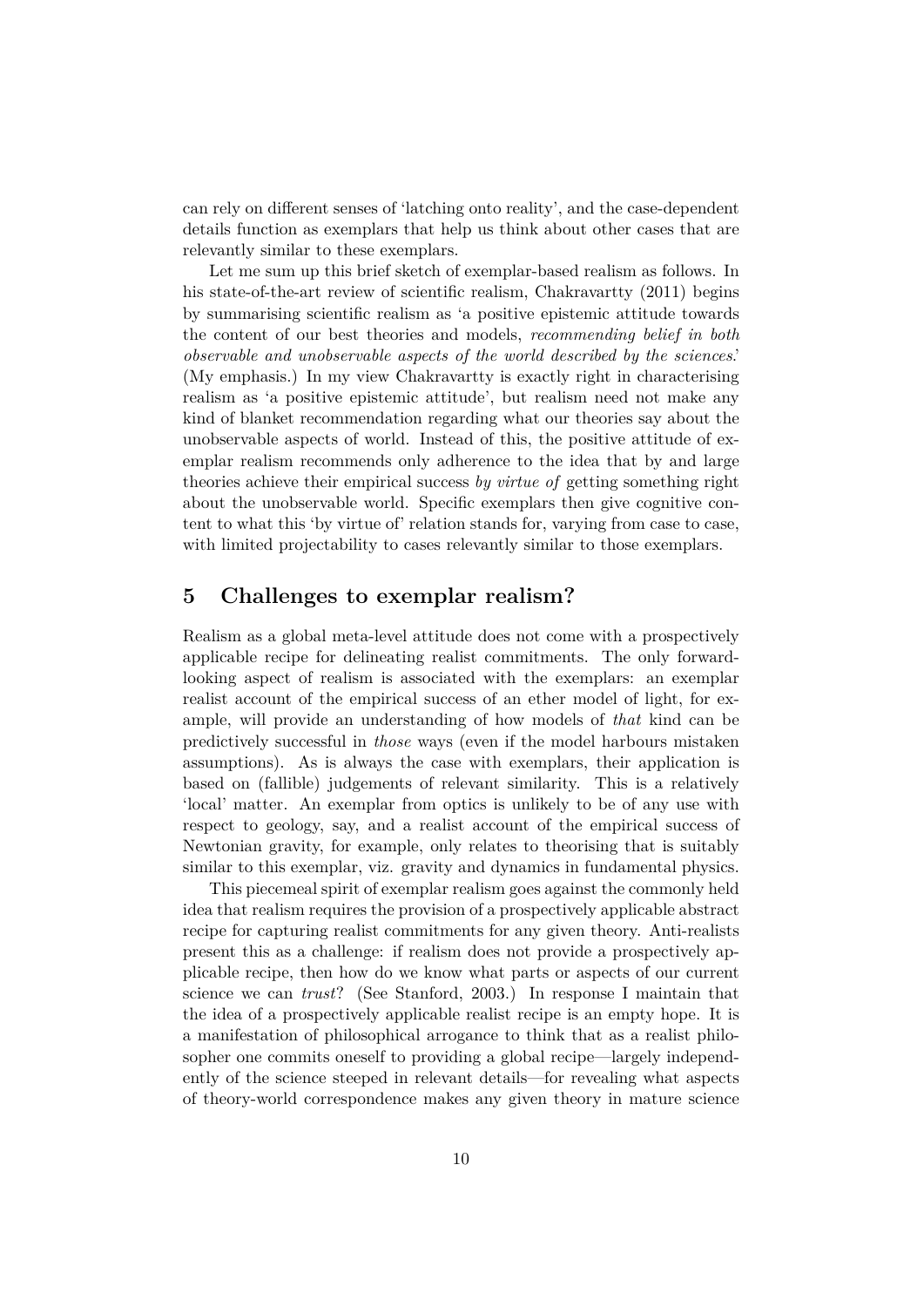tick. A much more reasonable and realistic aim for the realist is to be able to point to a range of exemplars to elucidate the general sense in which the realist hopes to account for empirical success in terms of the incremental progress in theories and models as representations of unobservable reality.

Exemplar realism is at the same time global, in its attitude, and local, in its action. By adopting the realist attitude one does not thereby take on the responsibility to delineate the trust-worthy areas of all of science in one fell swoop. Rather, the realist's attitude is manifested locally. For example, the realist might concern herself with the specific challenge from quantum physics, that despite their most impressive empirical success quantum theories should be construed merely as predictive instruments. Here the realist looks at the relevant details, working with the physicists (or those who work in the relevant 'foundations'), in order to explicate ways in which we can make sense of the empirical success of quantum theories being due to quantum theories latching onto reality. The fruits of that work of course need not apply in any significant way to theories in other areas of science.

It is a necessary consequence of defending realism in this piecemeal way that we must bite the bullet in response to the challenge that with respect to most theories we do not really know what we are realists about. But this is only problematic if one thinks that realism is a theory about the part of the world we call 'science', a theory that tells us what there is in the world, which theoretical terms refer, and so on. Realism as an attitude, as I understand it, is fully compatible with such admission of our epistemic limitations. The piecemeal approach to defending the appropriateness of the attitude gives renewed meaning to the realist slogan *divide et impera*.

At the global meta-level exemplar realism only claims that copious instances of empirical success of science are generally speaking accountable in terms of theories latching onto reality. It leaves it to the exemplars to clarify the different senses in which empirical success can be accountable in realist terms. What does it take to be 'accountable in realist terms'? Clearly this is the critical notion here. One might find this notion unduly ambiguous and vague. In particular, one might challenge the realist (i) to justify her realist reading of the exemplars: by virtue of what do the exemplars furnish *realist* explanations of past successes? And (ii), by virtue of what do these realist readings of the exemplars avoid begging the question against the anti-realist?

The first challenge asks the realist to provide a principled explication of 'a realist explanation' of the empirical success of a theory or model that is clearly false—e.g. a past, now-rejected theory, or a highly idealised model, say. Recipe realists think that this kind of explication can be done via a realist recipe. Arguably the realist is thus pushed towards recipe realism after all, in order to be able to justify her realist reading of the exemplars (the justification being that they fit an independently motivated recipe). In response, the exemplar realist can deny the need to introduce any recipes in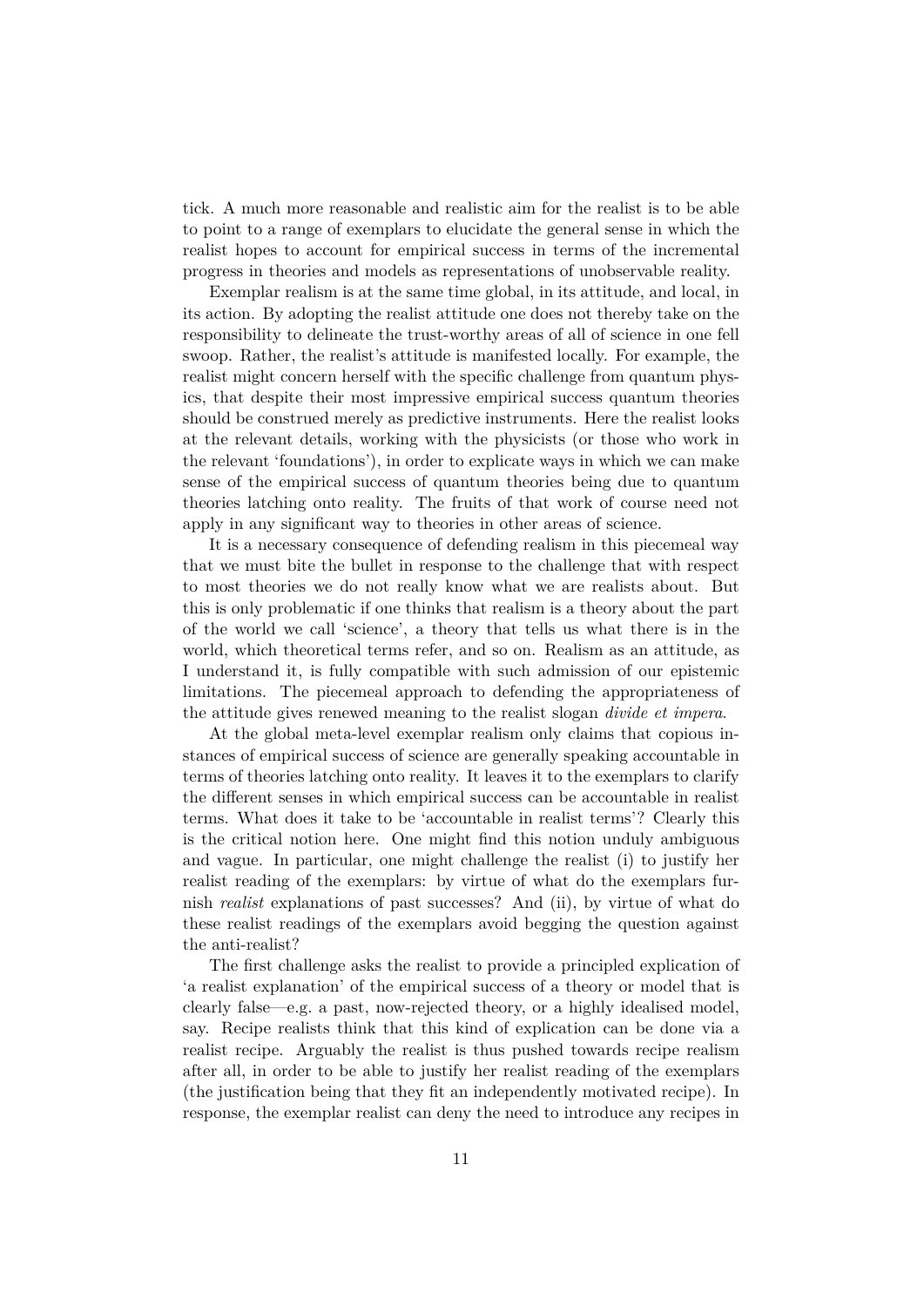order to get a handle on what it takes to account for the empirical successes of false theories. Regarding past false theories, for example, whether or not these are related to our current best theories in a way that furnishes a realist or anti-realist explanation of a past theory's empirical success is part and parcel of scientific understanding of those theories. Thoroughly examined cases that are well understood by the lights of science are exemplars that wear their realist reading on their sleeves. Well-understood does not mean 'simple', of course: such exemplars can be complex and give rise to very subtle senses in which theoretical correspondence between two theories can be regarded as accounting for the empirical success of one in terms of the other. The relationship between Newtonian gravity to Einstein's general theory of relativity is a well-studied case in point. Consider the in-depth study of the reasons why, from the point of view of general relativity, Newtonian theory of gravity made various novel predictions and can be used to put a man on the moon. This captures well the way in which one can locally account in a realist spirit for a past theory's empirical success in extremely rich, *scientifically* kosher terms, in comparison to which realist recipes pale.<sup>9</sup>

The second challenge accuses the realist of begging the question in adopting a realist stance with respect to our current theories in presenting exemplars of realist explanations of past successes. The force of this challenge depends on the overall dialectic. It must be acknowledged that exemplar realism does not even aim to provide a *positive* argument for realism in and of itself. Rather, exemplar realism is a meta-level characterisation of how one can (and should) go about defending global realist attitude against more and less familiar challenges to realism. It is a good question where the prima facie motivation for the realist attitude comes from, but this is not something we have to pack into a statement of exemplar realism. But this is no different from statements of recipe realism, which need not provide a positive argument for realism either. In both cases something has to be said in favour of adopting a realist attitude towards science at the outset, whether it be a general plausibility consideration, or a more specific argument turning on some kind of inference to the best explanation, say. I want to bracket these further issues here.

In closing I will consider one further worry about exemplar realism. Without recipe-like constraints on what realist-explanations of empirical success can look like—the worry goes—realism becomes vacuous. The worry is that without recipe-like constraints it becomes impossible to have counterinstances to realism: for any empirically successful past theory there are *some* reasons why it is empirically successful; pointing to those reasons and calling them an 'exemplar' cannot be enough, for otherwise anything goes.

<sup>&</sup>lt;sup>9</sup>For relevant 'foundational' treatment of the relationship between Newtonian gravity and general theory of relativity, see e.g. Malament (2012) and Fletcher (forthcoming). Barrett (2008) and Saatsi (forthcoming b) make the connection to the realism debate.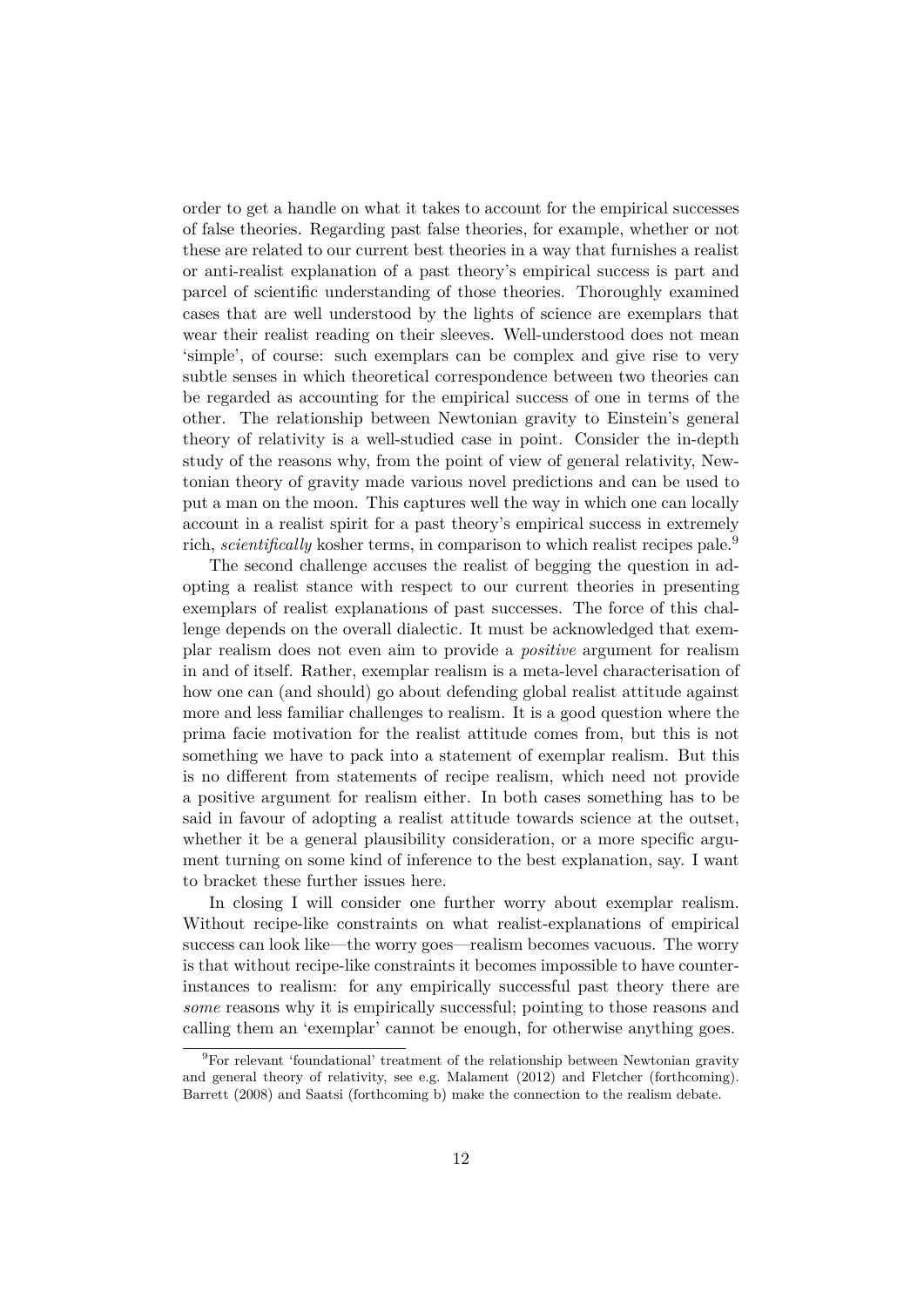In response, the exemplar realist agrees that there are constraints for sure, but she insists that these need not take the form of a recipe. The realist can accept (by the same token as above) that there can also be thoroughly examined, well understood exemplars of *non-realist* accounts of empirical success. The understanding of why these accounts are non-realist ones is again part and parcel of proper scientific understanding of the theories and models in question. The accounts can turn on interesting instances of underdetermination or 'mathematical coincidences', for example, showing how two different empirically successful scientific theories or models can have little in common beyond their empirical predictions. (See the Kirchhoff case from Saatsi and Vickers (2011), for example.) But such exemplars also have a limited range of projectability, of course, and only speak against the global realist attitude with respect to instances of theorising sufficiently similar to them.

Overall, the global realist attitude regards as relatively rare—but by no means non-existent—such instances of empirical success that ought to be accounted in non-realist terms. The exemplar realist's piecemeal evaluation of the different cases makes room for a natural sense in which we can be realists, globally speaking, about *most of* science. By virtue of this it is much more robust than recipe-realism.

**Acknowledgments** A version of this paper was presented at *New Thinking about Scientific Realism* conference in Cape Town. I would like to thank the audience. Special thanks to Steven French.

### **References**

- Belot, G. (2014). Down to earth underdetermination. *Philosophy and Phenomenological Research*.
- Boyd, R. N. (1973). Realism, underdetermination, and a causal theory of evidence. *Noûs 7* (1), 1–12.
- Butterfield, J. (2012). Underdetermination in cosmology: An invitation. *Aristotelian Society Supplementary Volume 86* (1), 1–18.
- Chakravartty, A. (2011). Scientific realism. *Stanford Encyclopedia of Philosophy*.
- Cruse, P. and D. Papineau (2002). Scientific Realism Without Reference. In M. Marsonet (Ed.), *The Problem of Realism*, pp. 174–189. Aldershot: Ashgate.
- French, S. (2014). *The Structure of the World: Metaphysics and Representation*. Oxford University Press.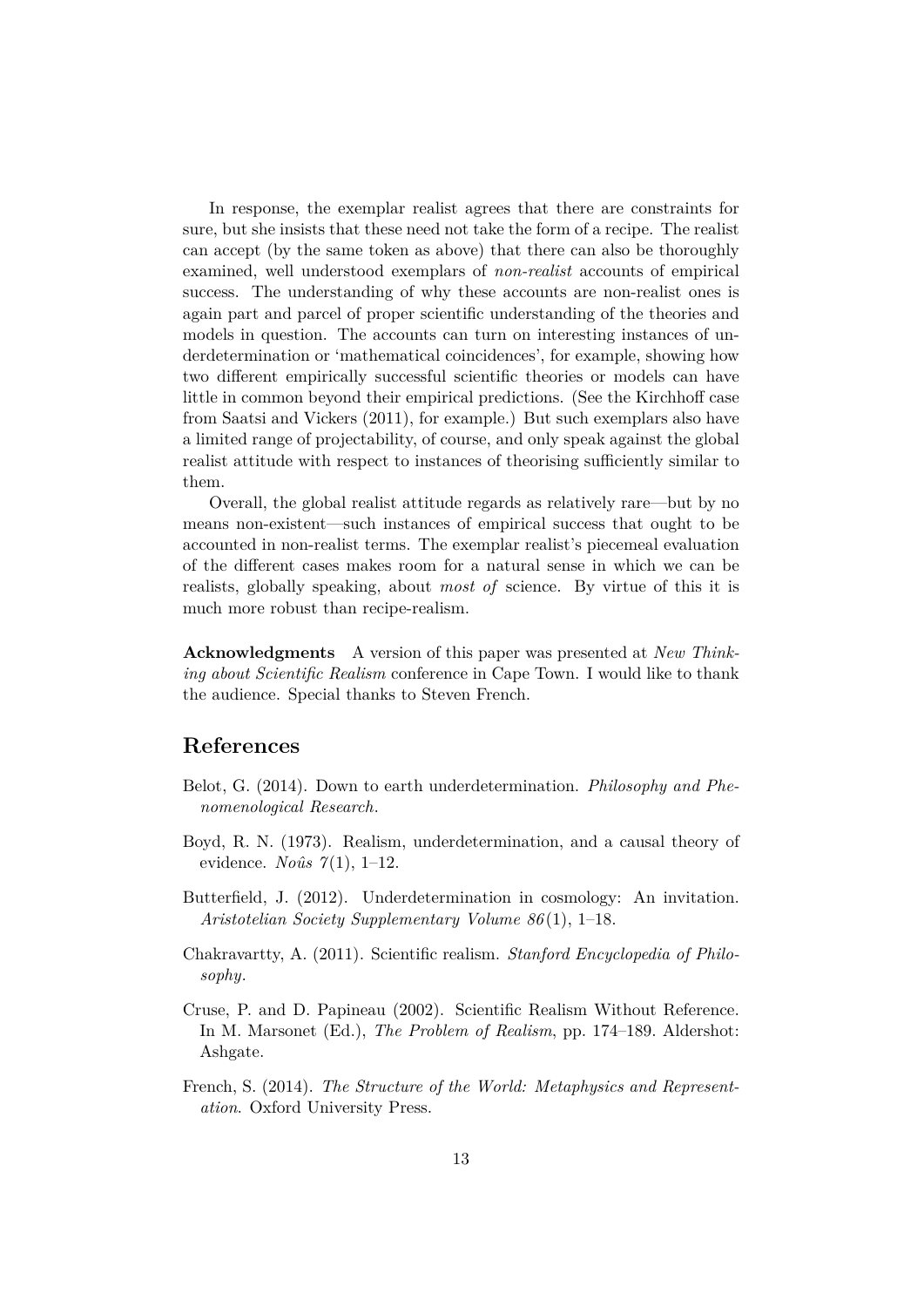- Frost-Arnold, G. (2010). The No-Miracles argument for realism: Inference to an unacceptable explanation. *Philosophy of Science 77* (1), 35–58.
- Hofstadter, D. R. (1976). Energy levels and wave functions of bloch electrons in rational and irrational magnetic fields. *Phys. Rev. B 14*, 2239–2249.
- Ladyman, J. (1998). What is Structural Realism? *Studies in History and Philosophy of Science 29A*(3), 409–424.
- Ladyman, J. (2011). Structural realism versus standard scientific realism: The case of phlogiston and dephlogisticated air. *Synthese* (180), 87–101.
- Ladyman, J., D. Ross, D. Spurrett, and J. Collier (2007). *Every thing must go: metaphysics naturalized*. Oxford University Press, USA.
- Peters, D. (2014). What elements of successful scientific theories are the correct targets for 'selective' scientific realism? *Philosophy of Science*.
- Putnam, H. (1979). *Mind, Language and Reality: Philosophical Papers, Volume 2*. Cambridge University Press.
- Saatsi, J. (2012). Scientific realism and historical evidence: Shortcomings of the current state of debate. In S. O. S. de Regt, Henk W.; Hartmann (Ed.), *EPSA Philosophy of Science: Amsterdam 2009*, pp. 329–340. Dordrecht: Springer.
- Saatsi, J. (Forthcoming a). Historical inductions: Old and new. *Synthese*.
- Saatsi, J. (Forthcoming b). What is theoretical progress of science?
- Saatsi, J. (Forthcoming c). Explanation and explanationism in science and metaphysics. In M. Slater and Z. Yudell (eds), *Metaphysics and the Philosophy of Science: New Essays*, Oxford University Press, (forthcoming).
- Saatsi, J. and P. Vickers (2011). Miraculous success? Inconsistency and untruth in Kirchhoff's diffraction theory. *The British Journal for the Philosophy of Science 62* (1), 29–46.
- Smeenk, C. (2013). Philosophy of cosmology. In R. Batterman (Ed.), *The Oxford handbook of philosophy of physics*, pp. 607–652. Oxford: Oxford University Press.
- Stanford, P. K. (2003). Pyrrhic Victories for Scientific Realism. *Journal of Philosophy 100* (11), 553–572.
- van Fraassen, B. (2002). The Empirical Stance. London & New Haven: Yale University Press.
- Vickers, P. (2013). A confrontation of convergent realism. *Philosophy of Science 80*(2), pp. 189–211.